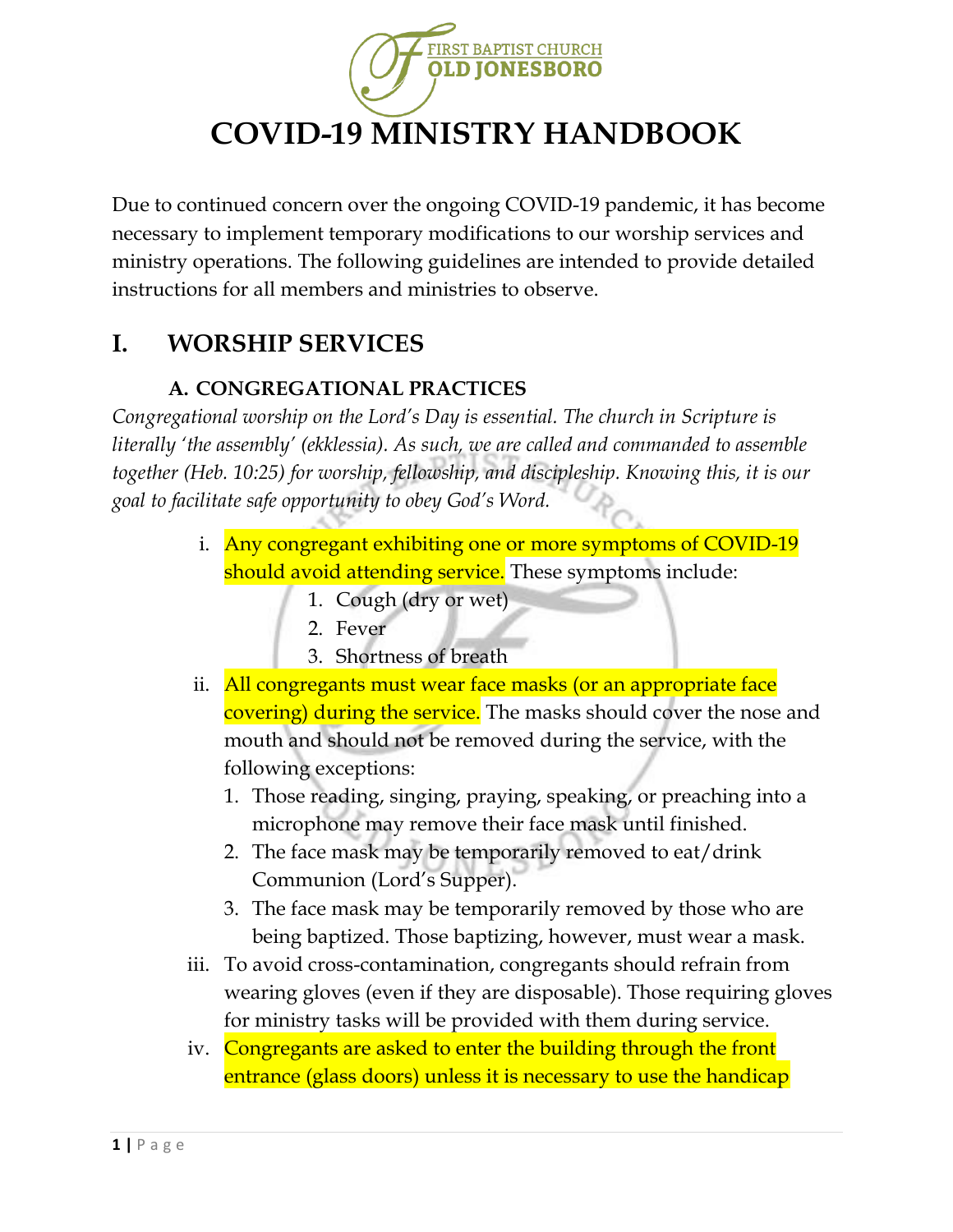

ramp. The front entrance doors will be propped open for the entirety of the service.

- v. Until further notice, all public water fountains are out of service. Congregants are encouraged to bring a personal water bottle if they require water during service.
- vi. Congregants are expected to wash their hands under hot water for at least twenty (20) seconds after using the restroom.
- vii. Congregants are expected to remove and dispose of all personal trash by the end of service. This includes, but is not limited to: tissues, napkins, paper, pens, candy wrappers, etc.
- viii. Congregants should refrain from hugging, kissing, or shaking hands, even if wearing gloves. Appropriate greetings are waves and elbow bumps.
	- ix. Congregants should refrain from passing out or sharing candy, gum, mints, cough drops, etc.
	- x. Congregants are encouraged to sit on the same row as members of their own households, if possible.
	- xi. Congregants are encouraged to continue utilizing online or text giving, if possible. If giving in person, please avoid licking offering envelopes to seal them.
- xii. Congregants are encouraged, but not required, to bring a personal bottle of hand sanitizer to be used after touching any surface.
- xiii. After the benediction is given, congregants are asked to remain seated, as we will be dismissed row by row to avoid congestion.
- xiv. If congregating in the parking lot after service, congregants should continue to wear a mask (or an appropriate face covering) and avoid touching, shaking hands, hugging, or kissing.

#### **B. BIBLE STUDY**

*Bible Study is an important aspect of Christian discipleship. Our Lord instructed disciples to be made by "…teaching them to observe all things that I have commanded you" (Matt. 28:20). Unlike the Lord's Day, however, Bible Study can be done without inperson gatherings. Nonetheless, to limit the potential for exposure to COVID-19, in-*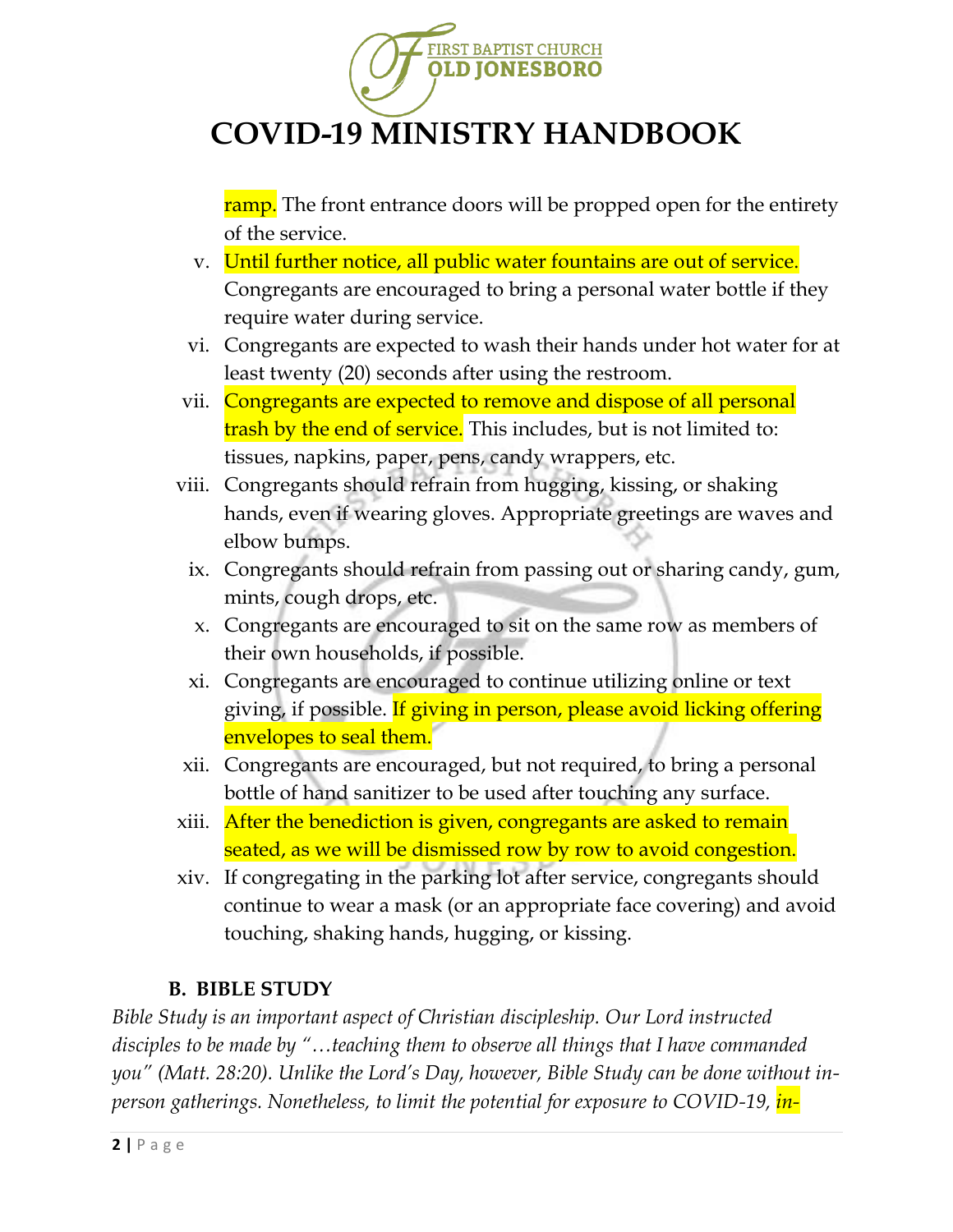

*person Bible Study will continue to be suspended until August. We will continue to have virtual Bible Study via Facebook Live on Wednesdays at noon.*

#### **C. SUNDAY SCHOOL**

*Sunday School provides our members with an additional opportunity for Christian education through the continued study of God's Word. Additionally, because we offer Sunday School classes for different ages and genders, we are able to further fellowship and build deeper connections with our brothers and sisters in Christ. Nonetheless, to limit the potential for exposure to COVID-19, Sunday School will continue to be suspended until August.* ST BAPTIST CHUR

#### **D. BAPTISM**

*Baptism is the first of two ordinances in the Baptist denomination. Jesus commanded that disciples be made through baptism (Matt. 28:19). In baptism, we are identified with Christ in his death, burial and resurrection (Rom. 6:3-4). Thus, baptism is not optional for the believer, and should not be neglected. Nonetheless, because baptism is necessarily physical and involves person-to-person contact, the following temporary guidelines should be observed to minimize potential exposure to COVID-19:*

- i. Deacons/Deaconesses assisting with baptism must be masked at all times.
- ii. Deacons/Deaconesses assisting with baptism must wear a new pair of disposable gloves at all times.
- iii. Only one (1) Deacon and/or Deaconess may assist each baptismal candidate.
- iv. All Elders participating in the baptism must be masked and wear a new pair of disposable gloves.
- v. If there is more than one (1) candidate for baptism, the Elders should discard and replace their gloves before baptizing the next candidate.
- vi. Baptismal candidates should **not** wear a mask during the baptism, but must wear a new pair of disposable gloves.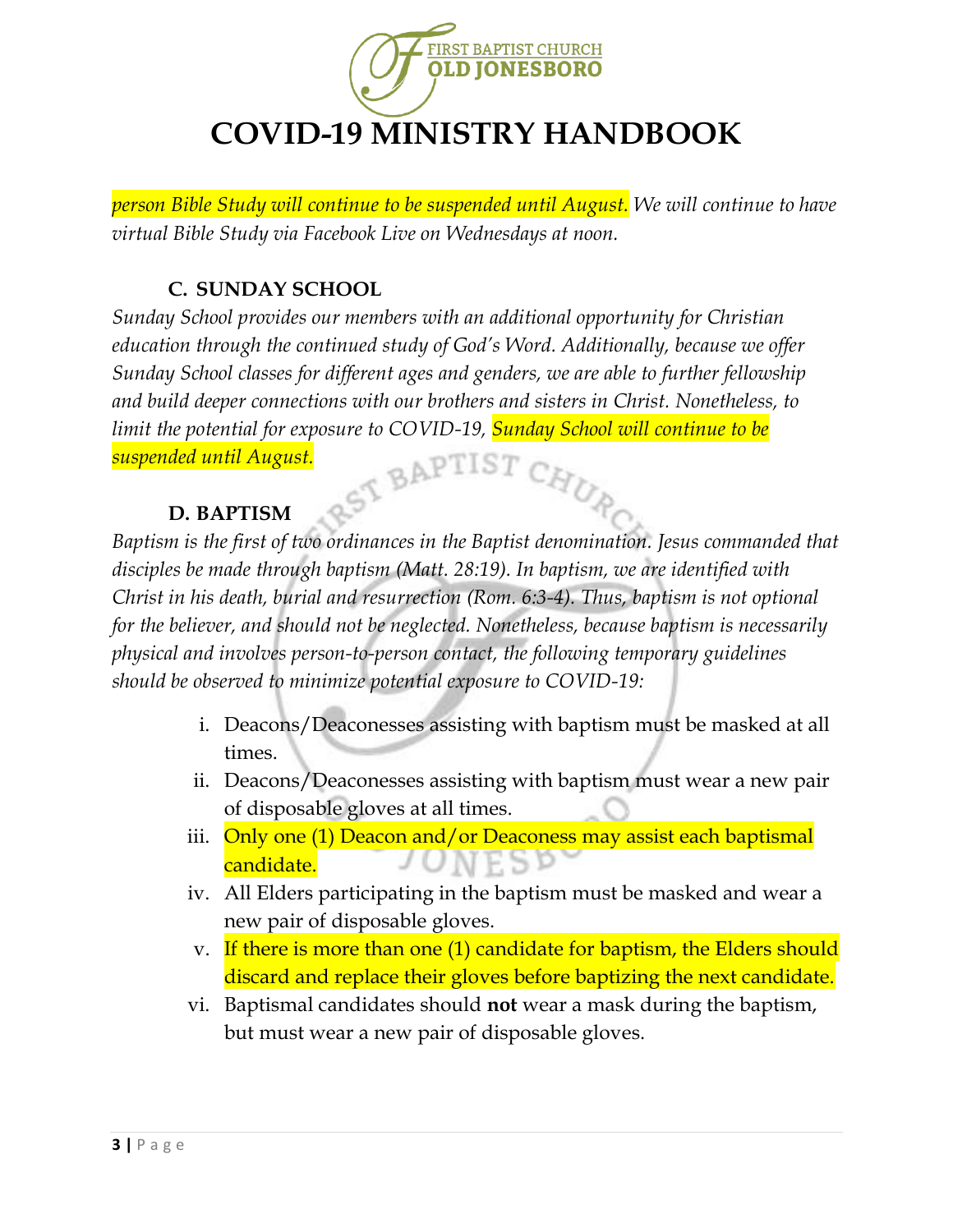

### **E. COMMUNION (LORD'S SUPPER)**

*Communion is the second of the two ordinances in the Baptist denomination. The night of his betrayal, the Lord Jesus instituted Communion, saying "…do this in remembrance of Me" (Luke 22:19). Because Communion is something that must be done together in one another's presence (Matt. 26:29; 1 Cor. 11:33), the following temporary precautions will be enacted:*

- i. Only pre-packaged Communion should be used.
- ii. When preparing Communion trays, Deacons must wear disposable gloves.
- iii. When serving Communion, Deacons must wear disposable gloves. Those gloves should be discarded after the Communion service.
- iv. To minimize contact, Communion trays will not be passed. One Deacon on each side of the sanctuary will hold a tray. Congregants will proceed one row at a time on either side in a single file line and pick up their own Communion packet.
- v. Congregants with physical limitations can remain seated and a masked, gloved Deacon will bring a Communion tray to them.
- vi. Masks may be removed **only** when eating and drinking, and should be replaced **immediately** after.
- vii. Empty cups must **not** be left in the pews, but should be disposed of by the congregant in a trash can before exiting.

## **F. FUNERALS**

*Death is never easy, but can become more difficult when there has been no planning. While it is our hope and prayer that all of our members remain healthy and alive, we nonetheless understand that death is a reality in this world. Thus, we will enact the following temporary guidelines for all funerals to be held at First Baptist Church Old Jonesboro until further notice:*

- i. The funeral will be limited to a twenty-five (25) person gathering.
- ii. All funeral attendees must wear a mask (or an appropriate face covering) for the entirety of the service.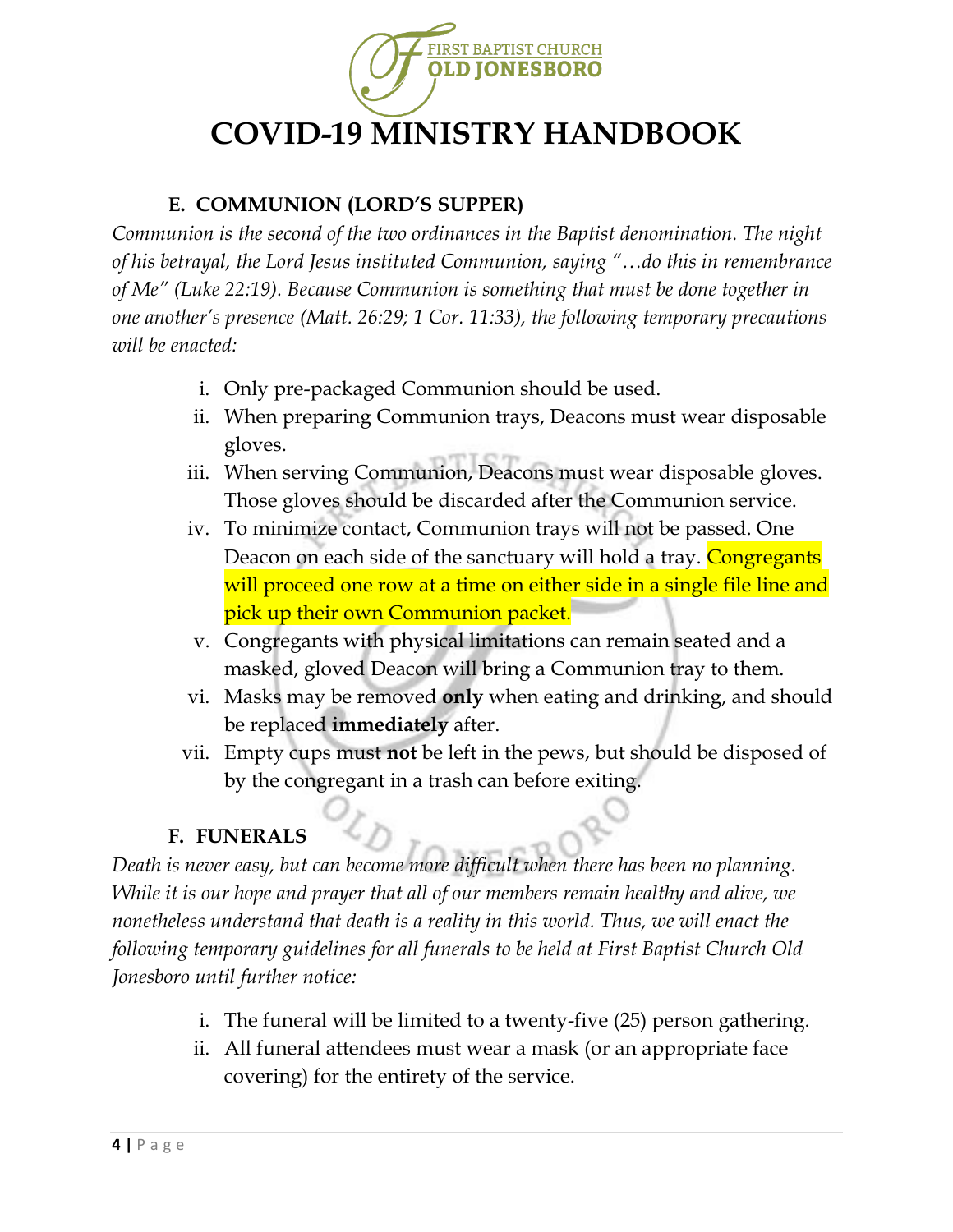

- iii. Music during the service will be limited to soloists. No choirs or praise teams will be permitted to sing during funerals.
- iv. The funeral will be conducted in its entirety by Pastor Davis. No other Elders, Pastors, or Ministers will be allowed to assist.
- v. The Ushers will **not** serve during the funeral.
- vi. There will be **no** repast at the church.

## **II. MINISTRIES**

#### **A. AUDIO/VISUAL (A/V) MINISTRY**

*The Bible informs us that "faith comes by hearing…" (Rom. 10:17). By monitoring and maintaining the sound system, the Audio/Visual (A/V) Ministry assists the congregation in experiencing the service as clearly and easily as possible. Additionally, they aid those not present to hear the proclamation of God's Word through the weekly sale and distribution of sermons. The following temporary guidelines will enable our A/V Ministry to serve in the safest way possible:*

- i. Due to the size of the  $A/V$  room, no more than two (2) workers may serve at a time.
- ii. All A/V Ministry members must wear a mask (or an appropriate face covering) while serving.
- iii. All A/V Ministry members must wear disposable gloves while serving. Those gloves must be discarded once finished.
- iv. To minimize potential exposure, the sale of physical CDs is temporarily suspended. Those requesting a copy of sermons should be directed to our website, [www.fboj.church.](http://www.fboj.church/)

#### **B. CULINARY MINISTRY**

*Eating a meal together is a fundamental aspect of fellowship. The Culinary Ministry, therefore, is a vital component of the fellowship of the Church. Nonetheless, due to the constraints of fellowship space and concerns of sanitization, there will be no food prepared or served at First Baptist Church Old Jonesboro until further notice.*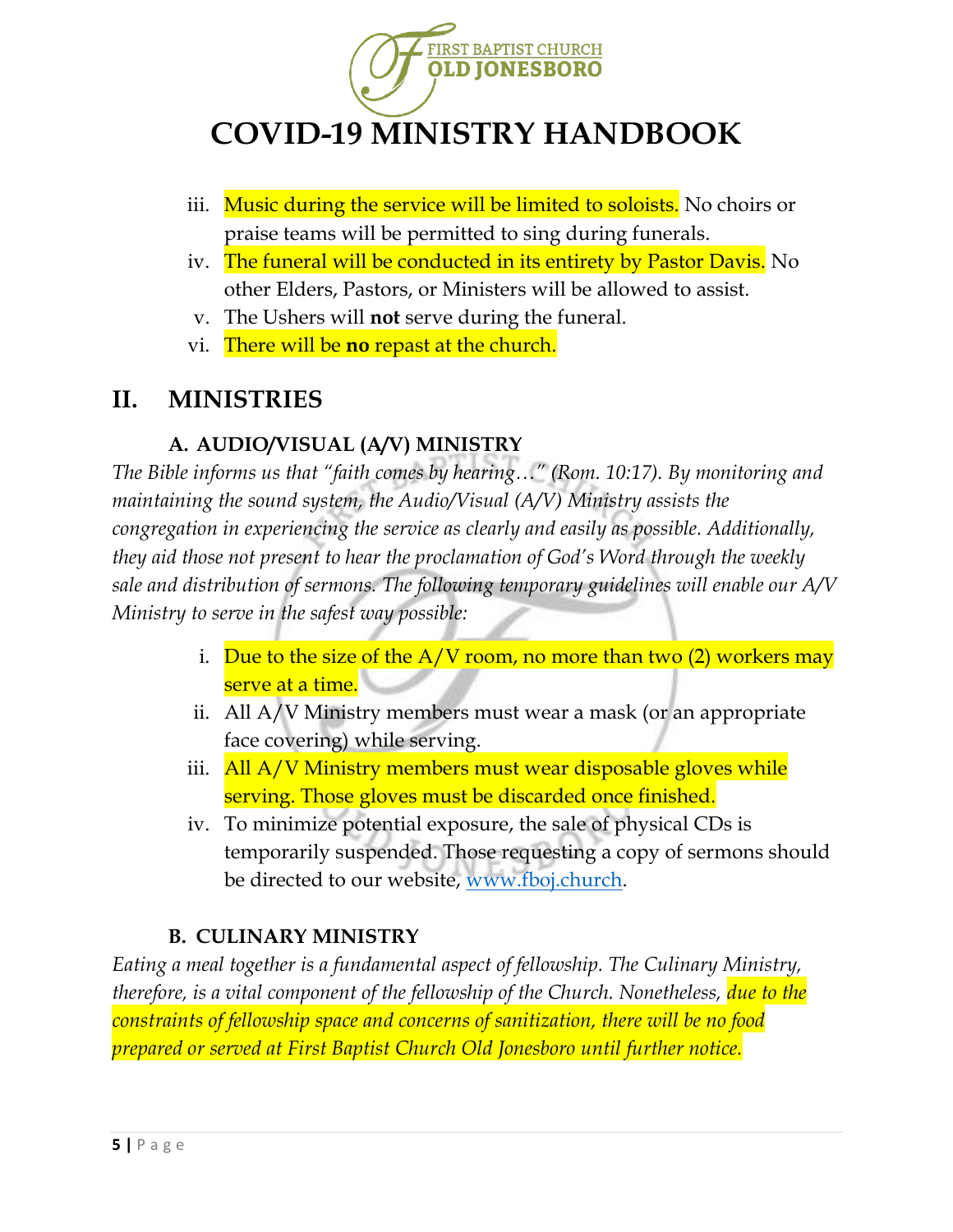

### **C. C.A.R.E. MINISTRY**

*In the life of the Church, new members are added. It is important that those new members are welcomed with joy. Our C.A.R.E. Ministry provides that at First Baptist Church Old Jonesboro. The following temporary guidelines will enable the C.A.R.E. Ministry to serve in the safest way possible:*

- i. All C.A.R.E. Ministry workers must wear a mask (or an appropriate face covering) at all times.
- ii. When receiving new members or baptism candidates, C.A.R.E. Ministry workers must be sure to avoid hugging, shaking hands, or kissing them. Elbow bumps are an acceptable alternative.

## **D. CUSTODIAL STAFF**

*The Custodial staff ensures that our facilities are neat, clean, and orderly prior to each service. This is especially important during this COVID-19 pandemic. In addition to the weekly cleaning schedule currently in place, the following temporary guidelines are to be followed:*

- i. When cleaning the facilities, disposable gloves must be worn at all times.
- ii. All public surfaces must be disinfected after each service.
- iii. All pump hand soap should be removed from the restrooms so that only touch-free soap dispensers are used.
- iv. In addition to our typical cleaning routine, the Deacons will lead the sanitation efforts. This will be done on Friday or Saturday each week.

#### **E. DEACONS'/DEACONESS' MINISTRY**

*Deacons/Deaconesses are one of two offices in the Church (Phil. 1:1; 1 Tim. 3:13). They are responsible for serving the Elders by caring for the physical needs of the congregation (Acts 6:3-4). The following temporary guidelines will enable our Deacons'/Deaconess' Ministry to serve in the safest way possible:*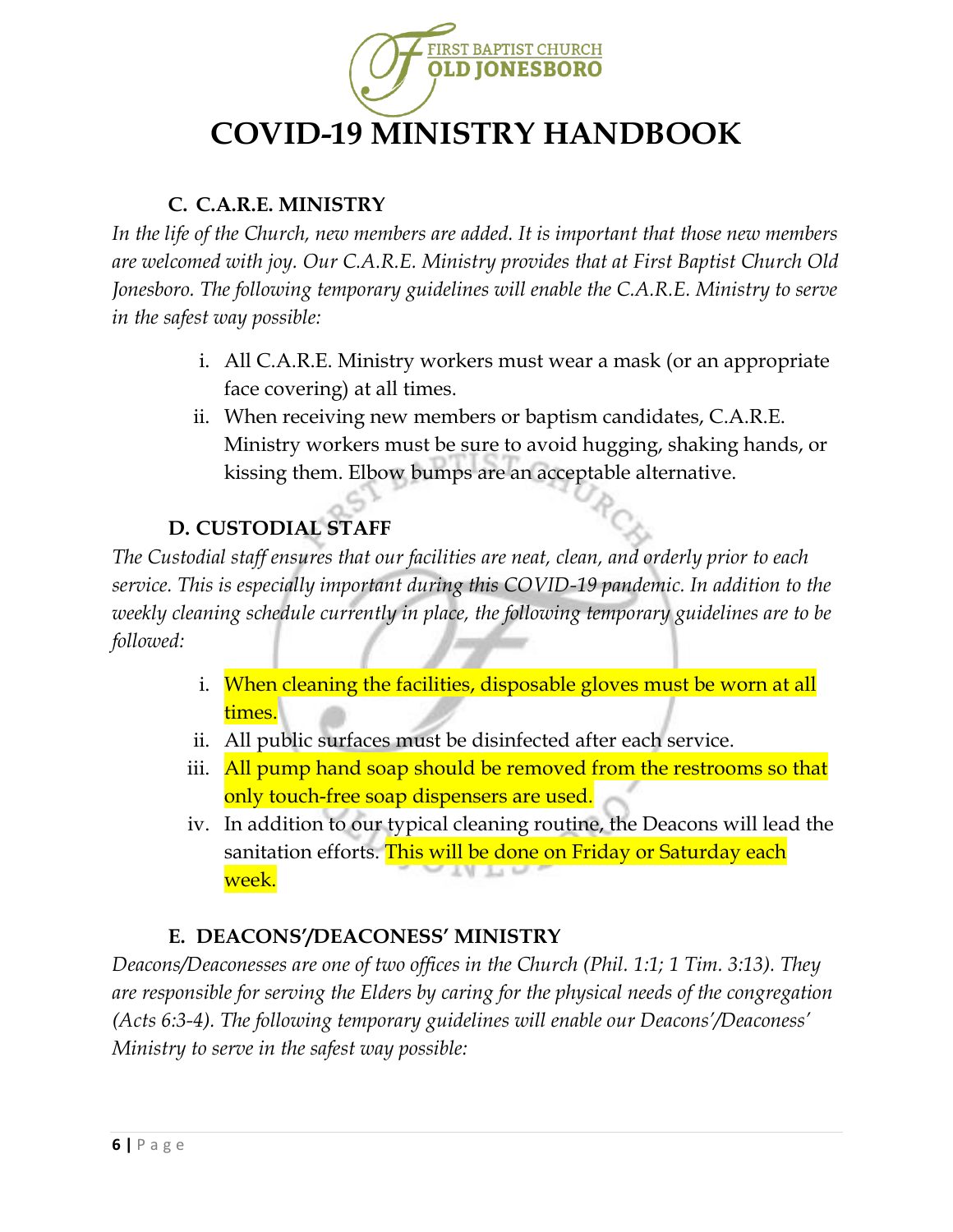

- i. For instructions on Baptism and Communion (the Lord's Supper) see above.
- ii. To decrease the number of people utilizing the same microphone, Devotion is temporarily suspended.

#### **F. GREETERS' MINISTRY**

*Greeters are often the first ministry workers congregants encounter. They set the tone of Christian love and fellowship to be experienced during the service. The following temporary guidelines will enable our Greeters to serve in the safest way possible:*

- i. Each greeter must wear a mask (or an appropriate face covering) at all times.
- ii. Greeters should avoid hugging, kissing, or shaking hands while greeting.
- iii. Greeters will be provided with hand sanitizer prior to service. All non-gloved worshippers should be given one (1) squirt of hand sanitizer before entering the sanctuary. A pair of disposable gloves must be used while operating the hand sanitizer. Gloves should be discarded when done serving. Unused hand sanitizer should be returned at the conclusion of service.
- iv. Until further notice, no visitor cards should be distributed or filled out.

## **G. MEDICAL MINISTRY**

*Medical episodes and emergencies are often unpredictable. When they occur, it is necessary that trained and qualified individuals be present to assist. Our Medical Ministry members provide this invaluable service for our congregation. The following temporary guidelines will enable our Medical Ministry to serve in the safest way possible:*

> i. Only members of the Medical Ministry are authorized to assist during a medical episode or emergency. All others, **including family members**, must maintain a six feet distance from the area where the medical episode or emergency is being treated.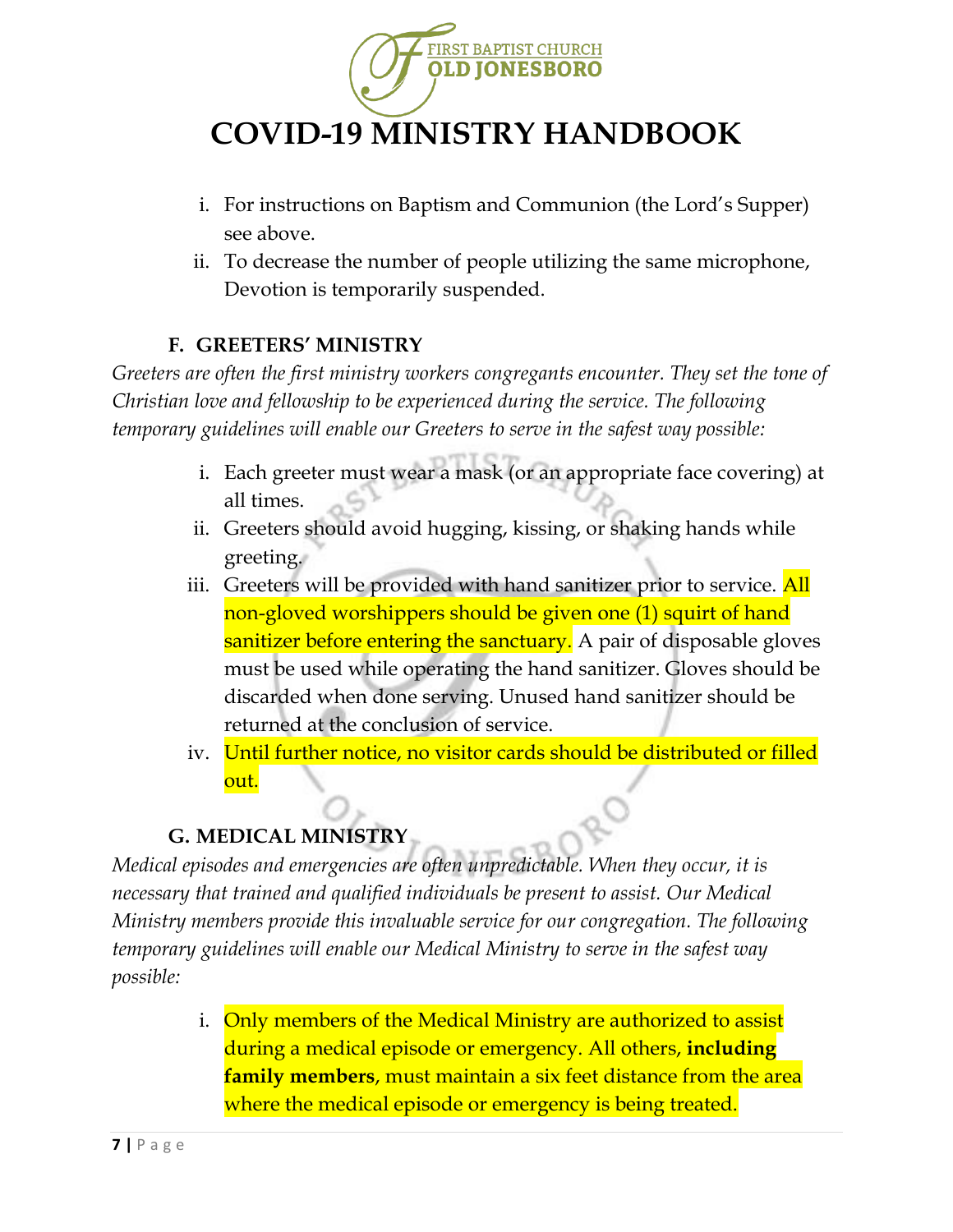

- ii. Members of the Medical Ministry must wear a mask (or an appropriate face covering) while assisting congregants.
- iii. Members of the Medical Ministry must wear a new pair disposable gloves while assisting congregants. Those gloves must be discarded once finished.

#### **H. MEN'S MINISTRY**

*It is a blessing for men to fellowship with one another (Psa. 133:1). Our Men's Ministry provides the opportunity for the men of our Church to have fellowship with one another outside of the worship service. Until further notice, however, all Men's Ministry outings and events are temporarily suspended.*

## **I. MUSIC MINISTRY**

*Music is a gift from God. We use music to express emotions, communicate ideas, entertain, etc. In the Bible, music is also used in praise and worship (Psa. 150). One major aspect of this is singing (Psa. 100:2). Because COVID-19 is a respiratory virus, it is especially important that we adjust activities that requires one to expel breath in large amounts. Obviously, singing is one such activity. As such, our Music Ministry will implement the following temporary changes:*

- i. All choirs are temporarily suspended. In their place, the Praise Team will sing for at least the first month.
- ii. Singers should be spaced 6 feet apart from one another at all times.
- iii. Singers should **not** have their face covered while singing, but are encouraged to wear a new pair of disposable gloves when handling microphones.
- iv. Each singer will be given their own personal microphone cover. When singing, the singer must use their microphone cover and remove it when finished.
- v. Only authorized persons should touch or play the musical instruments. Musicians are encouraged to wear disposable gloves while playing, if possible.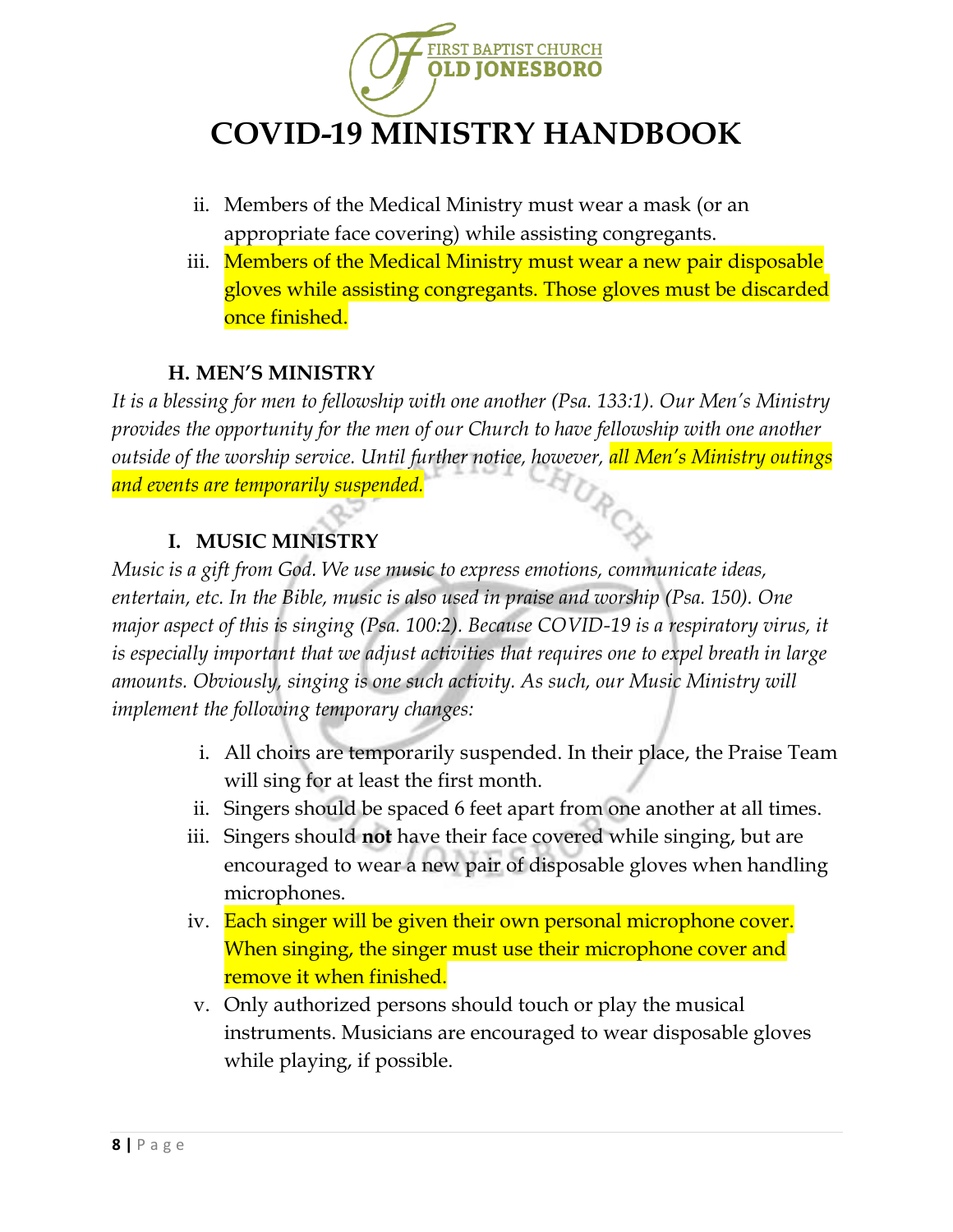

## **J. SICK AND SHUT-IN**

*Prayer for and visitation of the sick is one way that the Church displays Christian love for one another (Matt. 25:36; James 5:14-15). However, because those with compromised immune systems are especially susceptible to COVID-19, it is unwise to risk in-person visitation at this time. Therefore, all in-person visitation (both hospital and home) continues to be temporarily suspended until further notice. Those desiring prayer should contact one of the Pastors/Elders.*

### **K. TRUSTEES MINISTRY**

*Trustees are responsible for accurately counting and preparing the cash and checks given as offerings for banking deposit. The following temporary guidelines will enable our Trustees to serve in the safest way possible:*

- i. Trustees must wear masks while conducting business in the finance office.
- ii. Trustees must wear disposable gloves while opening offering envelopes and counting money. These gloves should be discarded after counting is completed.

## **L. USHERS MINISTRY**

*Ushers provide a valuable ministry in the sanctuary. Not only do they assist congregants with seating, they ensure that the service remains orderly by minimizing distractions during sacred moments. The following temporary guidelines will enable our Ushers to serve in the safest way possible:*

- i. Each usher must wear a mask (or an appropriate face covering) at all times.
- ii. All ushers must wear disposable gloves while ushering. **Gloves** should be discarded at the end of service.
- iii. Ushers should avoid hugging, kissing, or shaking hands while ushering.
- iv. Ushers will be provided with hand sanitizer prior to service. All non-gloved worshippers should be given one (1) squirt of hand sanitizer upon reentry to the sanctuary.